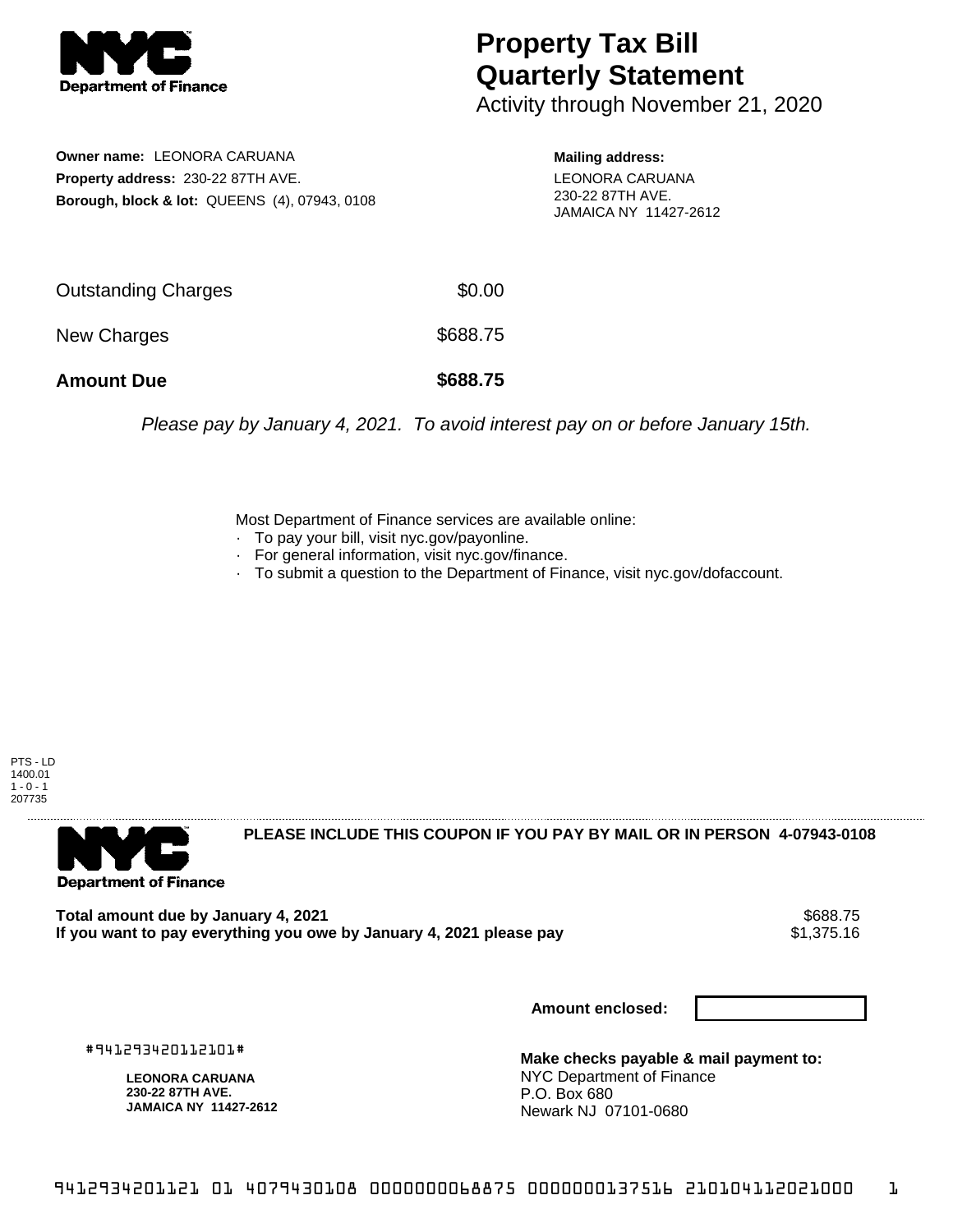

| <b>Billing Summary</b>                                                                                         | <b>Activity Date Due Date</b> | <b>Amount</b> |
|----------------------------------------------------------------------------------------------------------------|-------------------------------|---------------|
| Outstanding charges including interest and payments                                                            |                               | \$0.00        |
| <b>Finance-Property Tax</b>                                                                                    | 01/01/2021                    | \$698.71      |
| Adopted Tax Rate                                                                                               |                               | $$ -9.96$     |
| <b>Total amount due</b>                                                                                        |                               | \$688.75      |
| <b>Tax Year Charges Remaining</b>                                                                              | <b>Activity Date Due Date</b> | Amount        |
| Finance-Property Tax                                                                                           | 04/01/2021                    | \$698.71      |
| <b>Adopted Tax Rate</b>                                                                                        |                               | $$-9.96$      |
| Total tax year charges remaining                                                                               |                               | \$688.75      |
| If you want to pay everything you owe by January 4, 2021 please pay                                            |                               | \$1,375.16    |
| If you pay everything you owe by January 4, 2021, you would save:                                              |                               | \$2.34        |
| How We Calculated Your Property Tax For July 1, 2020 Through June 30, 2021                                     |                               |               |
|                                                                                                                | Overall                       |               |
| Tax class 1 - Small Home, Less Than 4 Families                                                                 | <b>Tax Rate</b>               |               |
| Original tax rate billed                                                                                       | 21.1670%                      |               |
| New Tax rate                                                                                                   | 21.0450%                      |               |
| <b>Estimated Market Value \$628,000</b>                                                                        |                               |               |
|                                                                                                                |                               | <b>Taxes</b>  |
| <b>Billable Assessed Value</b>                                                                                 | \$32,634                      |               |
| Senior Citizen Homeowner                                                                                       | $-16,317.00$                  |               |
| <b>Taxable Value</b>                                                                                           | \$16,317 x 21.0450%           |               |
| <b>Tax Before Abatements and STAR</b>                                                                          | \$3,433.92                    | \$3,433.92    |
| Enhanced Star - School Tax Relief                                                                              | $$-3,280.00$                  | $$-659.00**$  |
| Annual property tax                                                                                            |                               | \$2,774.92    |
| Original property tax billed in June 2020                                                                      |                               | \$2,794.84    |
| <b>Change In Property Tax Bill Based On New Tax Rate</b>                                                       |                               | $$-19.92$     |
| ** This is your NYS STAR tax savings. For more information, please visit us at nyc.gov/finance or contact 311. |                               |               |

Please call 311 to speak to a representative to make a property tax payment by telephone.

## **Home banking payment instructions:**

- 1. **Log** into your bank or online bill pay website.
- 2. **Add** the new payee: NYC DOF Property Tax. Enter your account number, which is your boro, block and lot, as it appears here: 4-07943-0108 . You may also need to enter the address for the Department of Finance. The address is P.O. Box 680, Newark NJ 07101-0680.
- 3. **Schedule** your online payment using your checking or savings account.

## **Did Your Mailing Address Change?**

If so, please visit us at **nyc.gov/changemailingaddress** or call **311.**

When you provide a check as payment, you authorize us either to use information from your check to make a one-time electronic fund transfer from your account or to process the payment as a check transaction.